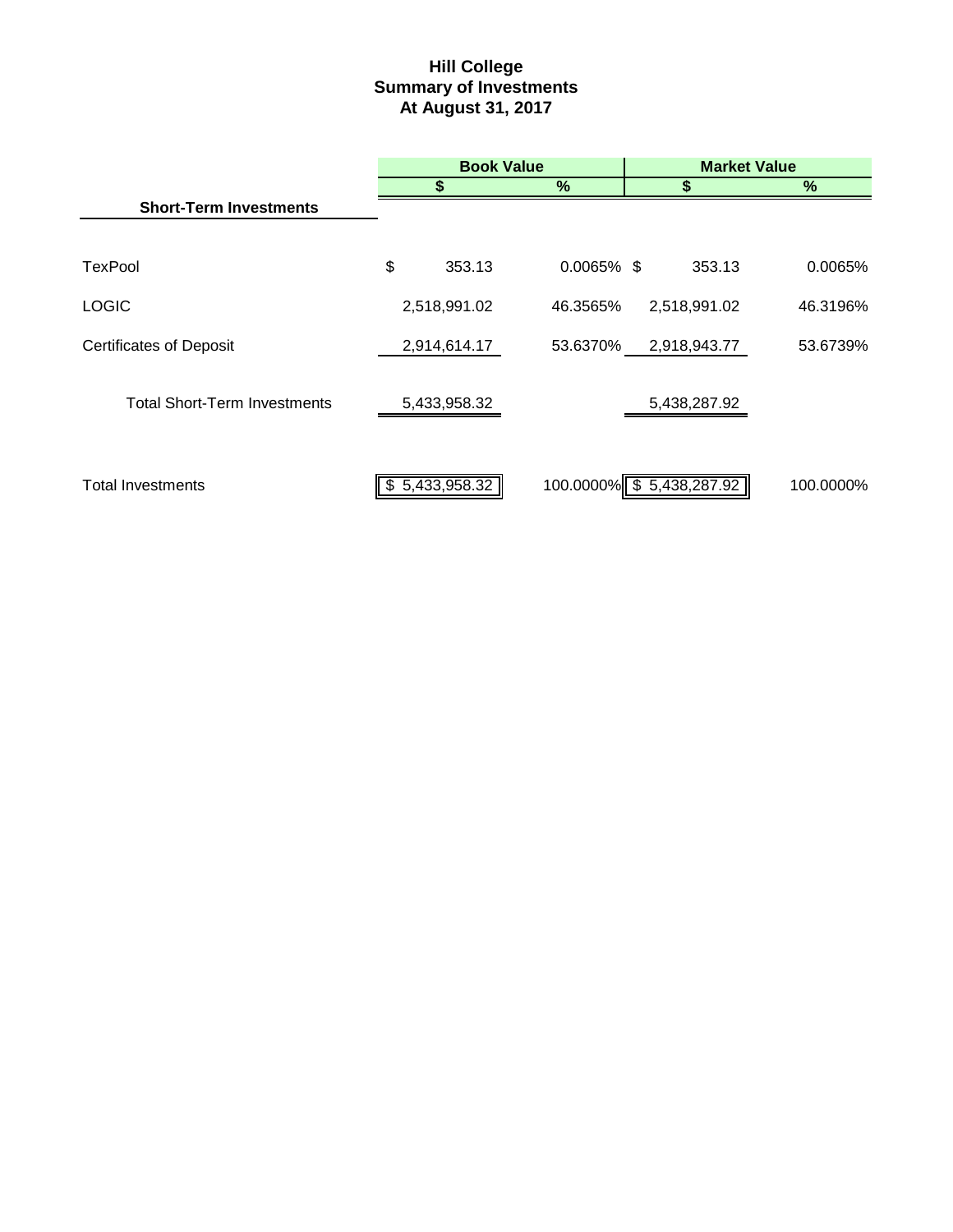# **Hill College Operating Fund Summary of Investments At August 31, 2017**

|                                     |    | <b>Book Value</b> |               | <b>Market Value</b> |          |  |  |
|-------------------------------------|----|-------------------|---------------|---------------------|----------|--|--|
|                                     |    | S                 | $\frac{9}{6}$ | S                   | %        |  |  |
| <b>Short-Term Investments</b>       |    |                   |               |                     |          |  |  |
| <b>TexPool</b>                      | \$ | 299.46            | 0.0064%       | 299.46              | 0.0064%  |  |  |
| <b>LOGIC</b>                        |    | 2,518,890.21      | 53.7589%      | 2,518,890.21        | 53.7368% |  |  |
| <b>Certificates of Deposit</b>      |    | 2,166,345.95      | 46.2348%      | 2,168,269.60        | 46.2568% |  |  |
| <b>Total Short-Term Investments</b> |    | 4,685,535.62      |               | 4,687,459.27        |          |  |  |
| <b>Total Investments</b>            | S  | 4,685,535.62      | 100.00%       | 4,687,459.27        | 100.00%  |  |  |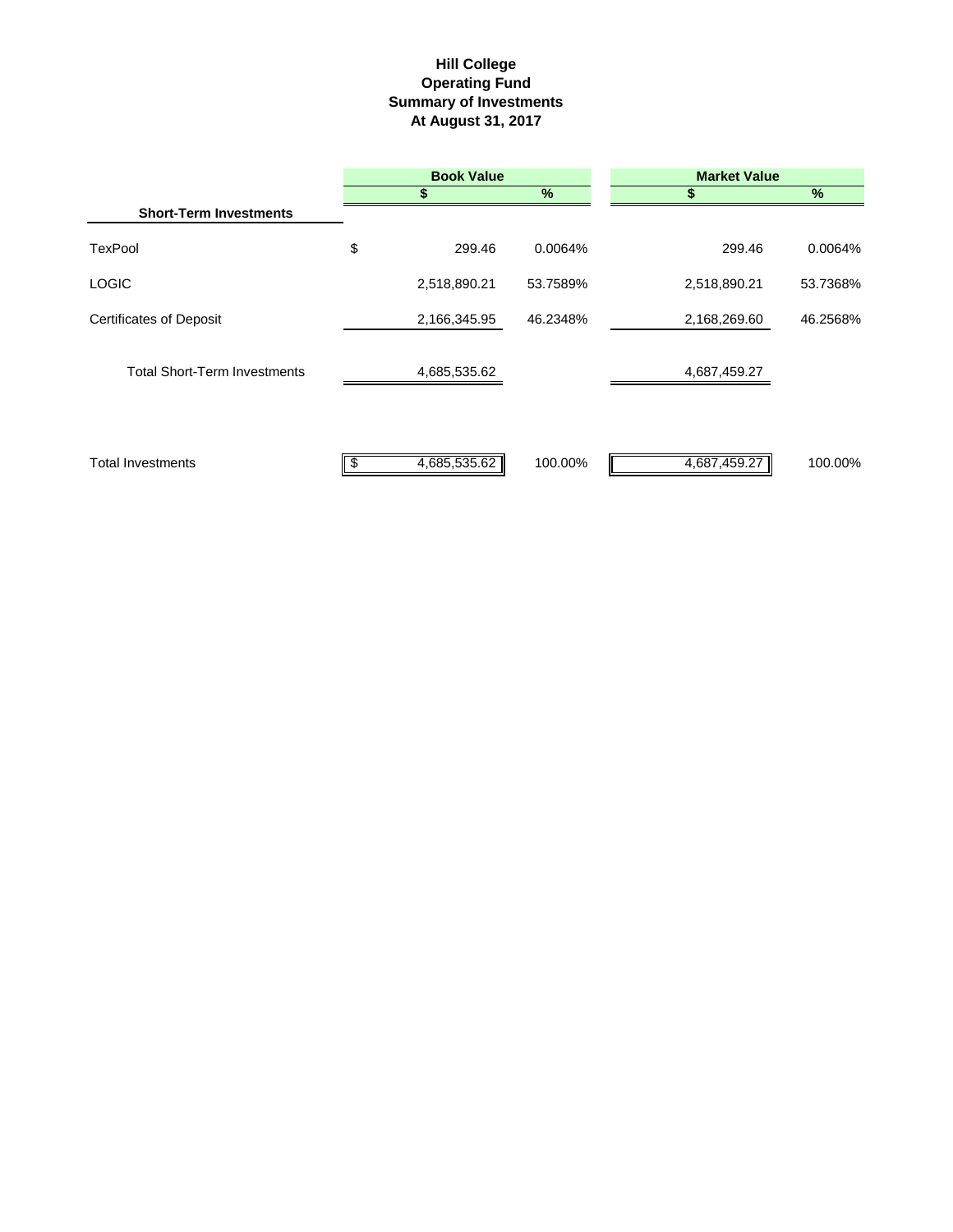# **Hill College Endowment Fund Summary of Investments At August 31, 2017**

|                                     | <b>Book Value</b> |           | <b>Market Value</b> |           |  |
|-------------------------------------|-------------------|-----------|---------------------|-----------|--|
|                                     | S                 | %         | 5                   | $\%$      |  |
| <b>Short-Term Investments</b>       |                   |           |                     |           |  |
| <b>TexPool</b>                      | \$<br>52.47       | 100.0000% | 52.47               | 100.0000% |  |
| <b>LOGIC</b>                        |                   | 0.0000%   |                     | 0.0000%   |  |
| <b>Certificates of Deposit</b>      |                   | 0.0000%   |                     | 0.0000%   |  |
| <b>Total Short-Term Investments</b> | 52.47             |           | 52.47               |           |  |
| <b>Total Investments</b>            | 52.47             | 100.00%   | 52.47               | 100.00%   |  |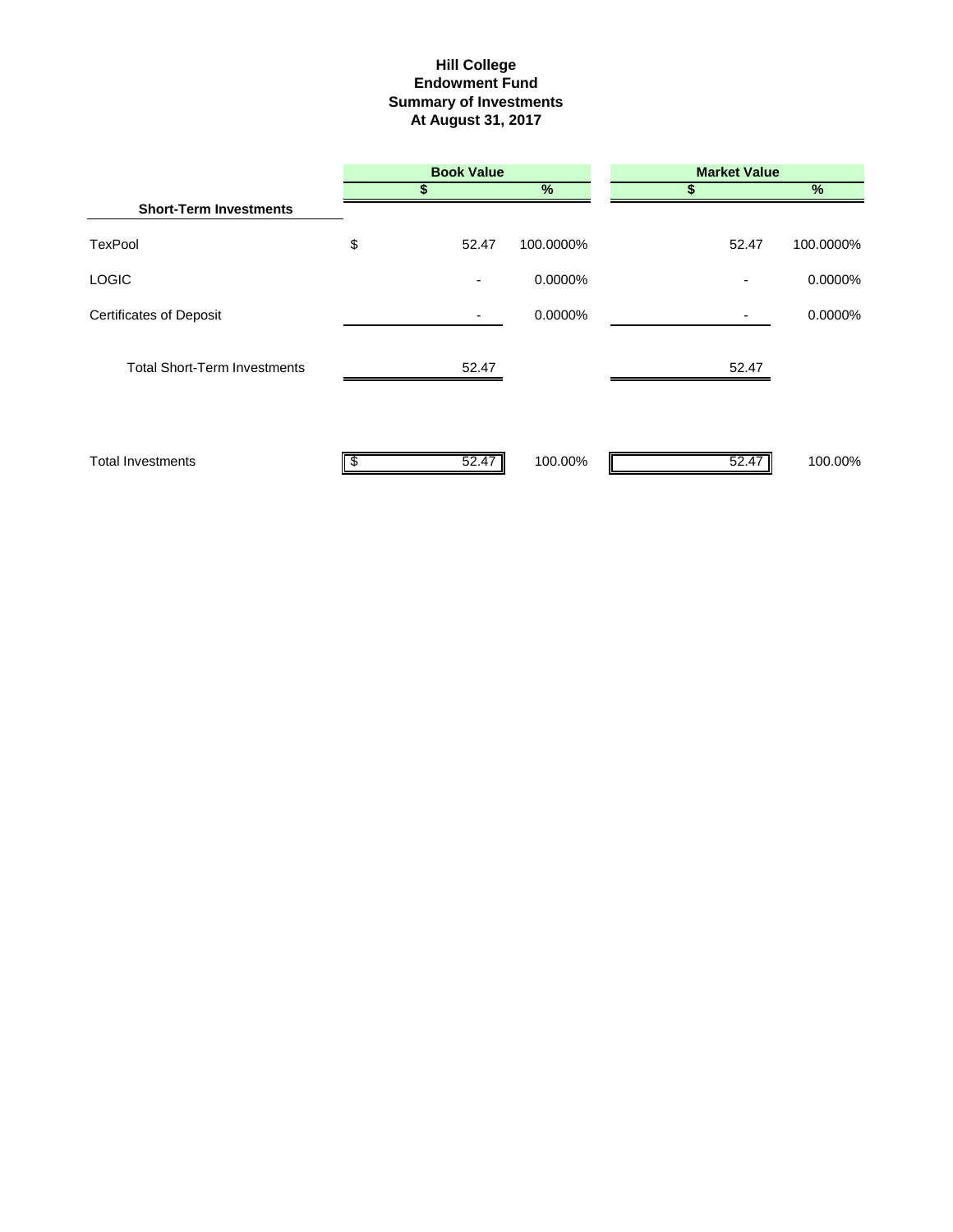#### **Interest and Sinking Fund Summary of Investments At August 31, 2017 Hill College**

|                                     |     | <b>Book Value</b> |               | <b>Market Value</b> |          |  |  |  |
|-------------------------------------|-----|-------------------|---------------|---------------------|----------|--|--|--|
|                                     | S   |                   | $\frac{9}{6}$ | S                   | $\%$     |  |  |  |
| <b>Short-Term Investments</b>       |     |                   |               |                     |          |  |  |  |
| <b>TexPool</b>                      | \$  | 1.20              | 51.0638%      | 1.20                | 51.0638% |  |  |  |
| <b>LOGIC</b>                        |     | 1.15              | 48.9362%      | 1.15                | 48.9362% |  |  |  |
| <b>Certificates of Deposit</b>      |     | ٠                 | 0.0000%       |                     | 0.0000%  |  |  |  |
| <b>Total Short-Term Investments</b> |     | 2.35              |               | 2.35                |          |  |  |  |
| <b>Total Investments</b>            | \$. | 2.35              | 100.00%       | 2.35                | 100.00%  |  |  |  |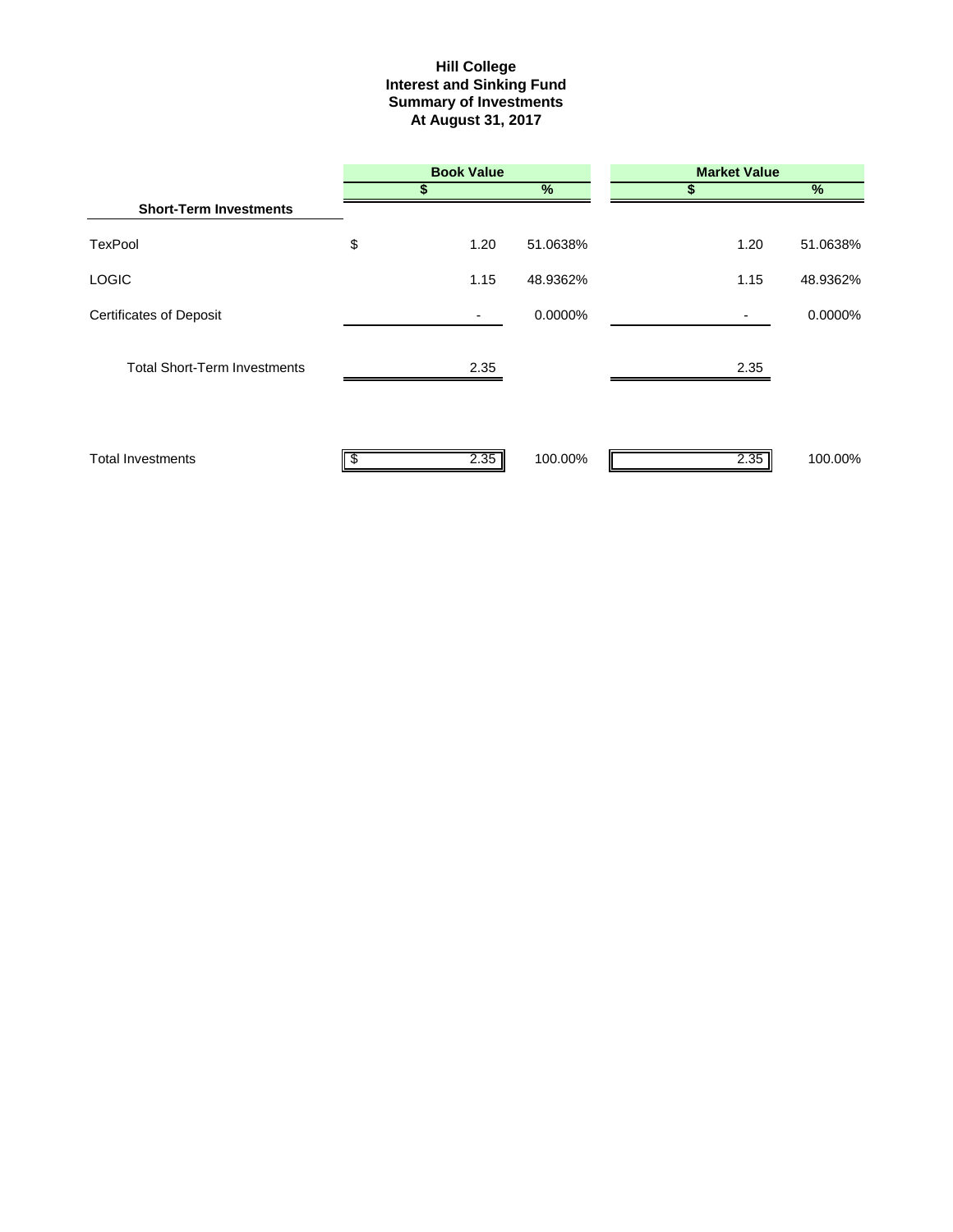#### **Summary of Investments At August 31, 2017 Special Revenue Fund Hill College**

|                                     | <b>Book Value</b> |               | <b>Market Value</b> |          |  |  |
|-------------------------------------|-------------------|---------------|---------------------|----------|--|--|
|                                     | \$                | $\frac{9}{6}$ |                     | %        |  |  |
| <b>Short-Term Investments</b>       |                   |               |                     |          |  |  |
| <b>TexPool</b>                      | \$<br>۰.          | 0.0000%       | ٠                   | 0.0000%  |  |  |
| <b>LOGIC</b>                        | 99.66             | 0.0133%       | 99.66               | 0.0133%  |  |  |
| <b>Certificates of Deposit</b>      | 748,268.22        | 99.9867%      | 750,674.17          | 99.9867% |  |  |
| <b>Total Short-term Investments</b> | 748,367.88        |               | 750,773.83          |          |  |  |
| <b>Total Investments</b>            | 748,367.88        | 100.00%       | 750.773.83          | 100.00%  |  |  |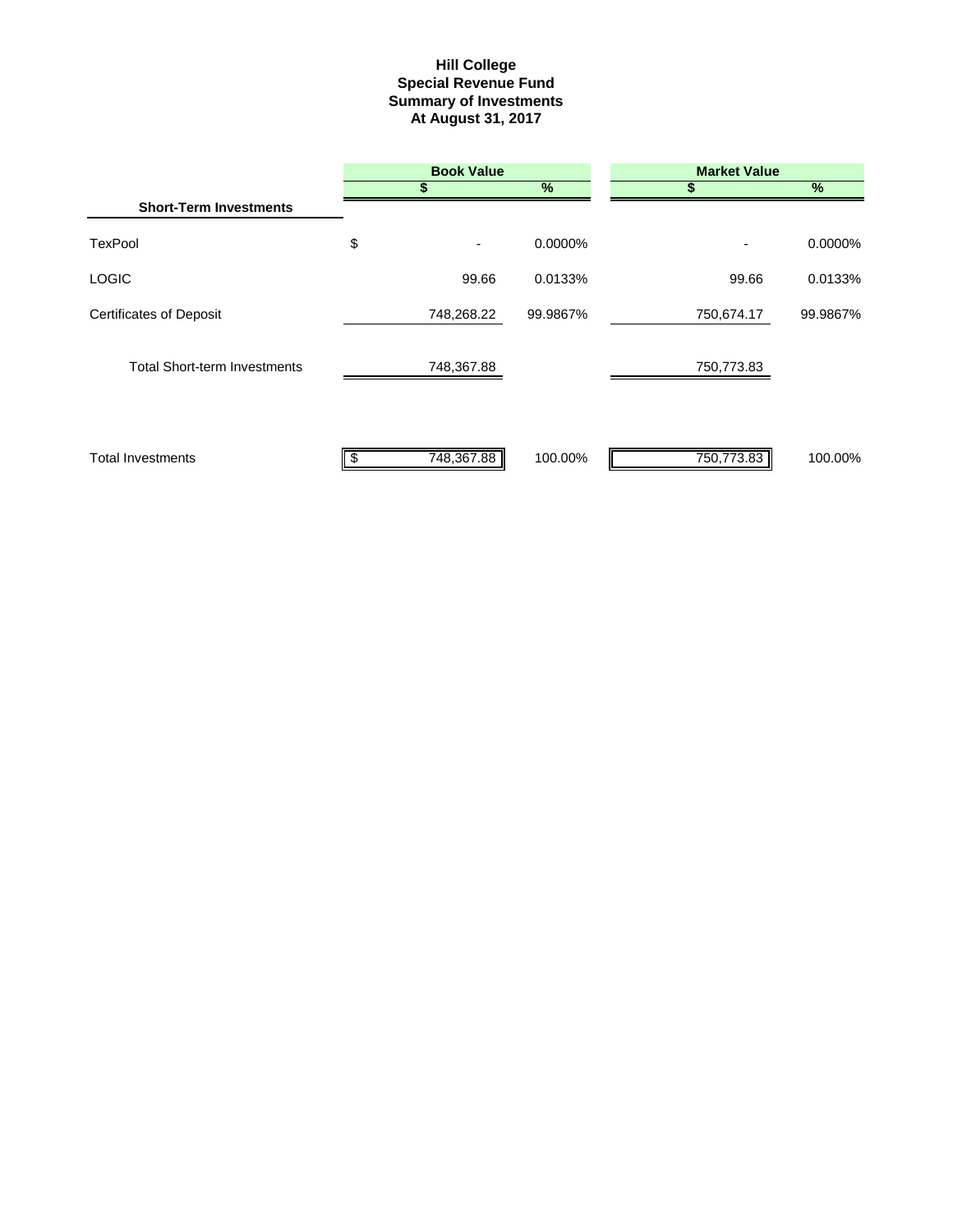# **Hill College Operating Fund Statement of Changes in Investment Assets Quarter Ended August 31, 2017**

|                                                       | <b>Book Value</b> | <b>Market Value</b>           |
|-------------------------------------------------------|-------------------|-------------------------------|
| <b>Beginning Investment Assets - 5/31/17</b>          |                   | \$4,673,761.62 \$4,673,761.62 |
| Receipts\Contributions<br>Investment Income           | 11,774.00         | 11,774.00                     |
| Accrued Interest Income                               |                   | 1,923.65                      |
| <b>Distribution</b><br>Net Realized Gains (Losses)    |                   |                               |
| Changes in Net Unrealized Appreciation/(Depreciation) |                   |                               |
| <b>Ending Investment Assets - 8/31/17</b>             |                   | \$4,685,535.62 \$4,687,459.27 |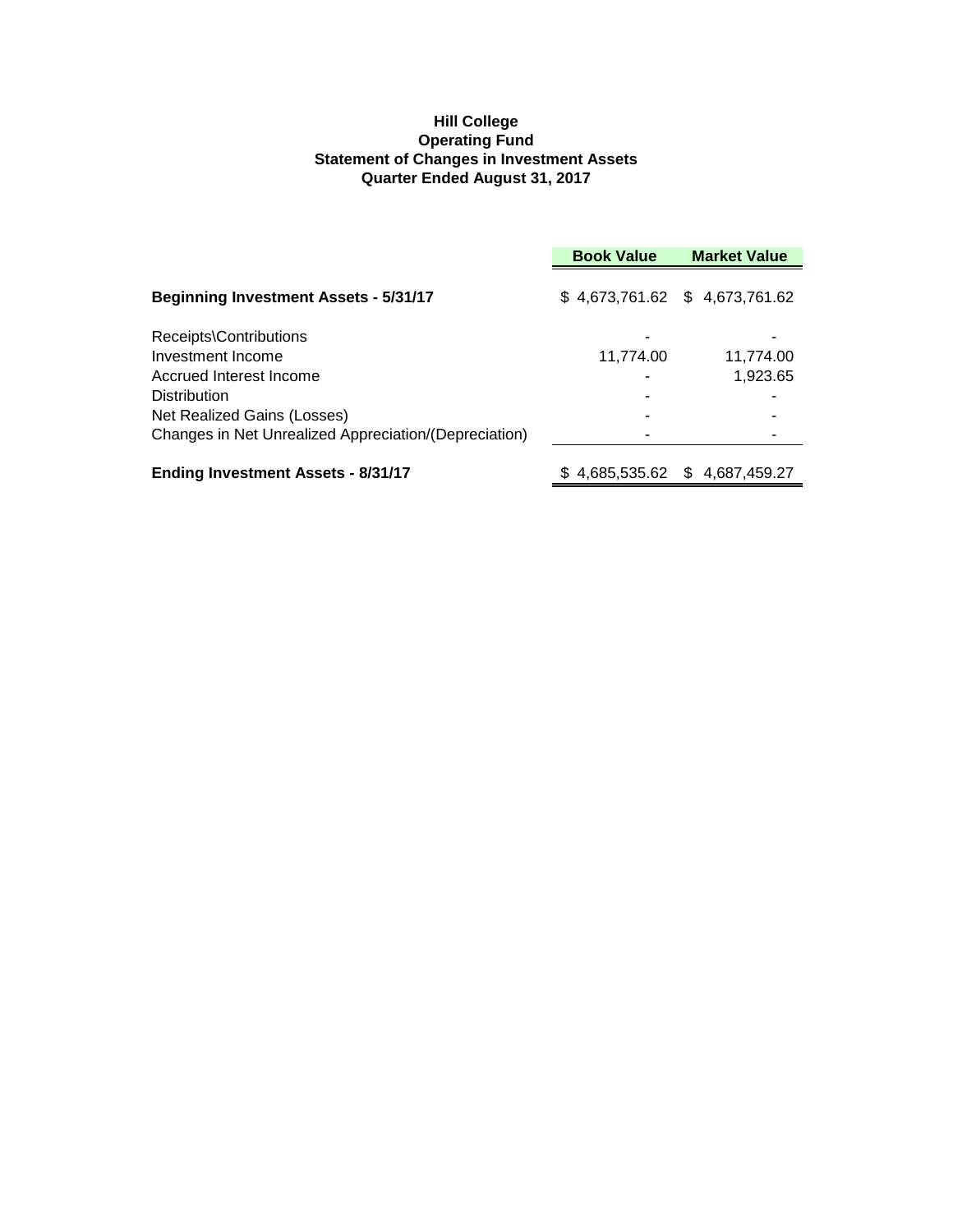# **Hill College Endowment Fund Statement of Changes in Investment Assets Quarter Ended August 31, 2017**

|                                                       | <b>Book Value</b> |       | <b>Market Value</b> |       |
|-------------------------------------------------------|-------------------|-------|---------------------|-------|
| <b>Beginning Investment Assets - 5/31/17</b>          | \$                | 52.47 | \$.                 | 52.47 |
| Receipts\Contributions                                |                   |       |                     |       |
| Investment Income                                     |                   |       |                     |       |
| Accrued Interest Income                               |                   |       |                     |       |
| <b>Distribution</b>                                   |                   |       |                     |       |
| Net Realized Gains (Losses)                           |                   |       |                     |       |
| Changes in Net Unrealized Appreciation/(Depreciation) |                   |       |                     |       |
| <b>Ending Investment Assets - 8/31/17</b>             |                   | 52.47 |                     | 52.47 |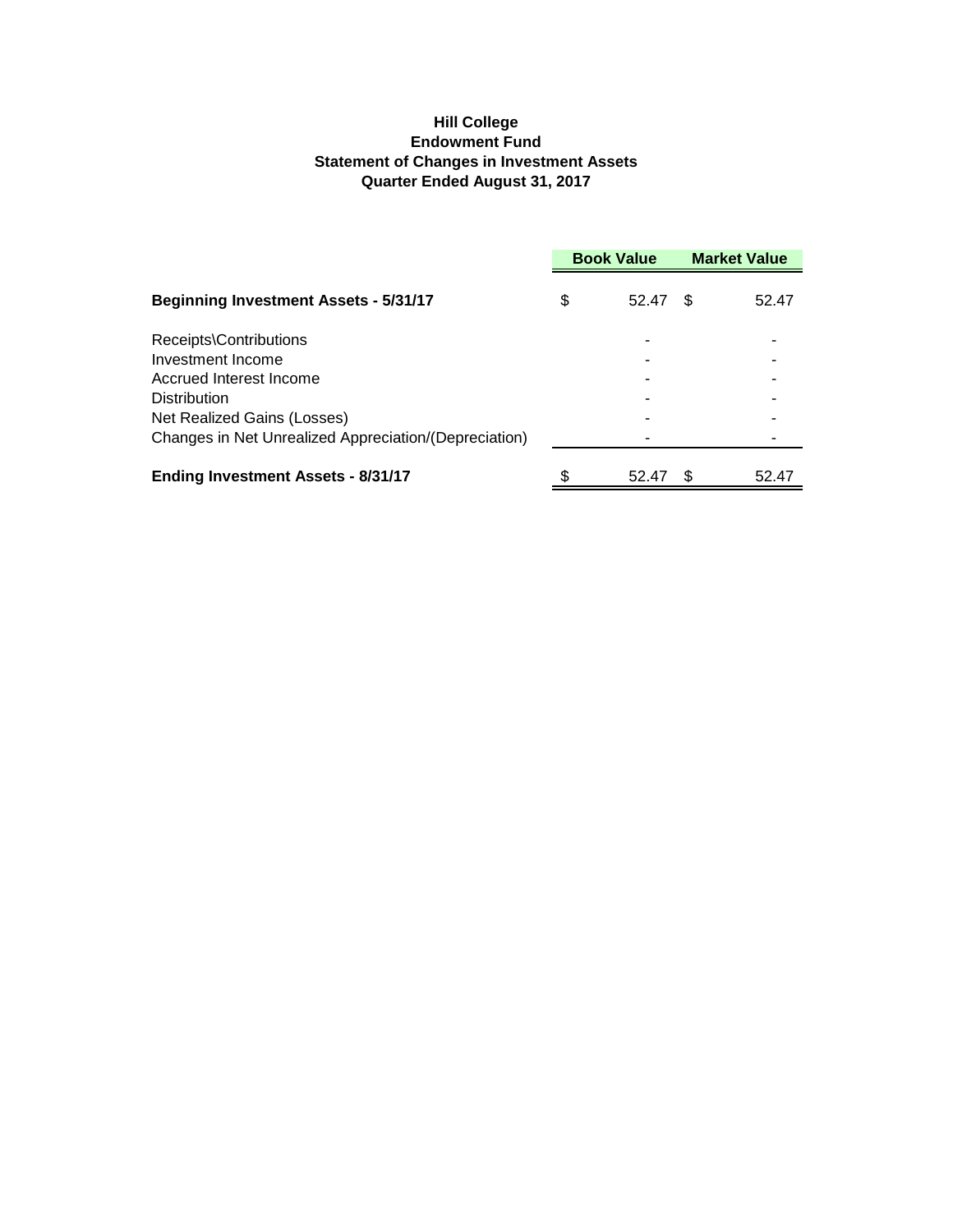# **Hill College Interest & Sinking Fund Statement of Changes in Investment Assets Quarter Ended August 31, 2017**

|                                                       | <b>Book Value</b> |      | <b>Market Value</b> |      |
|-------------------------------------------------------|-------------------|------|---------------------|------|
| <b>Beginning Investment Assets - 5/31/17</b>          | \$                | 2.35 | - \$                | 2.35 |
| Receipts\Contributions                                |                   |      |                     |      |
| Investment Income                                     |                   |      |                     |      |
| Accrued Interest Income                               |                   |      |                     |      |
| <b>Distribution</b>                                   |                   |      |                     |      |
| Net Realized Gains (Losses)                           |                   |      |                     |      |
| Changes in Net Unrealized Appreciation/(Depreciation) |                   |      |                     |      |
| <b>Ending Investment Assets - 8/31/17</b>             |                   | 2.35 | -SS                 | 2.35 |